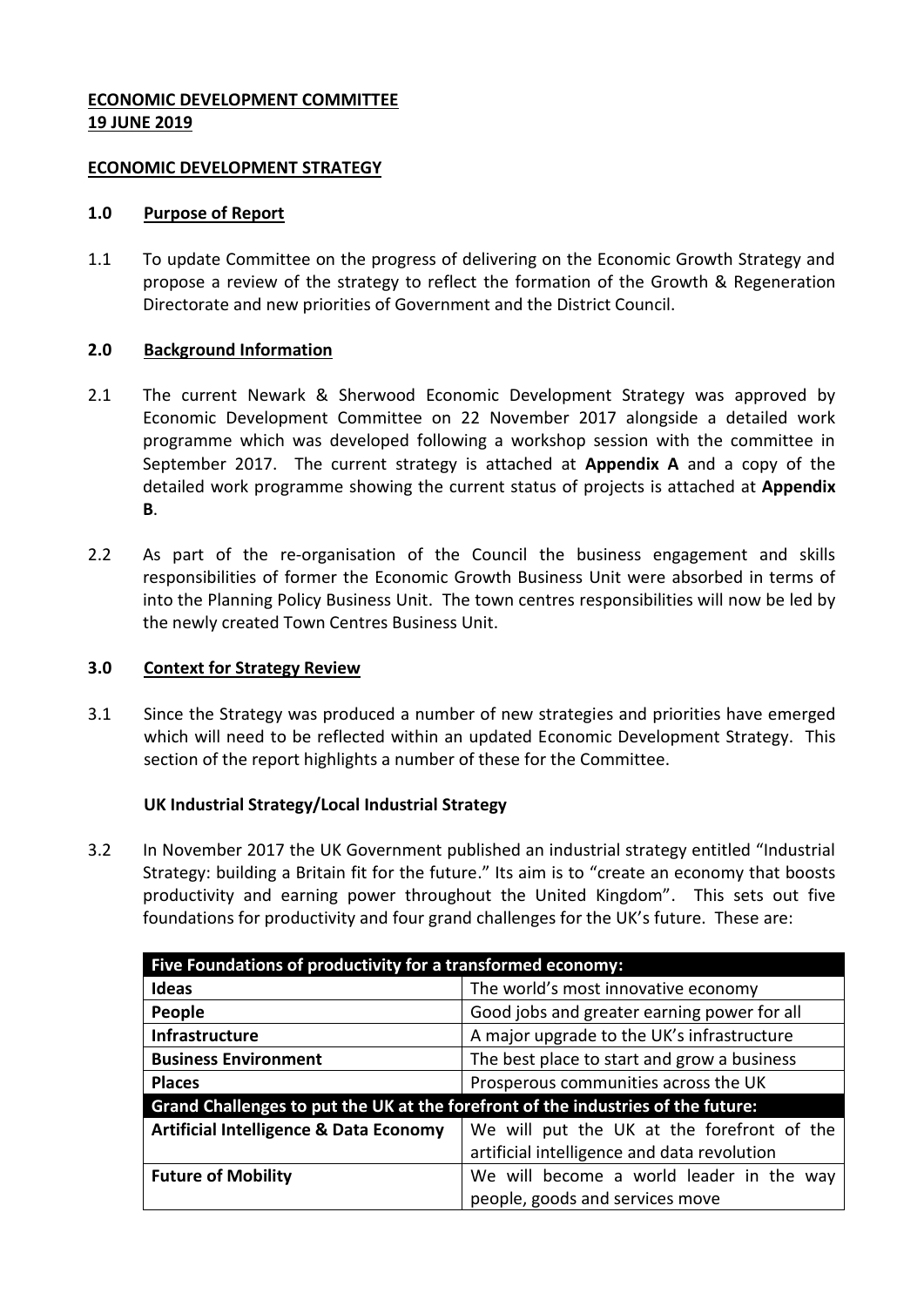| <b>Clean Growth</b>   | We will maximise the advantages for UK          |
|-----------------------|-------------------------------------------------|
|                       | industry from the global shift to clean growth  |
| <b>Ageing Society</b> | We will harness the power of innovation to help |
|                       | meet the needs of an ageing society             |

- 3.3 The Strategy sets out how the government aims to improve the country's productivity and help meet the 'grand challenges' we face. This approach includes working with Local Enterprise Partnerships (LEP) to produce Local Industrial Strategies which will be developed locally and agreed with the government. These strategies will help identify priorities to improve skills, increase innovation and enhance infrastructure and business growth in the LEP area. This will guide the use of local funding streams and any spending from national schemes. Local Industrial Strategies will be long-term, based on clear evidence and aligned to the national Industrial Strategy. They will identify local strengths and challenges, future opportunities and the action needed to boost productivity, earning power and competitiveness. It should be noted that upon adoption they become government policy.
- 3.4 Our LEP, D2N2 (covering Derby, Derbyshire, Nottingham, Nottinghamshire), has begun its work on such a strategy and will be consulting on a draft this summer before submitting a strategy for consideration with the Government. It is aimed that the Strategy will be finalised and agreed with the Government by March 2020. It will be important in updating our Strategy to identify how we can help deliver the national and local industrial strategies. This is particularly important as we will need to demonstrate alignment with them when pursuing funding bids with the government.

# **D2N2 Strategic Economic Plan**

- 3.5 As well as the production of an Industrial Strategy, the LEP has updated its Strategic Economic Plan (SEP). Vision 2030 sets out how the LEP will work with its partners so that by 2030 "D2N2 will have a transformed high-value economy; which is prosperous, healthy and inclusive, and one of the most productive in Europe." It establishes a framework for identifying what future investment priorities should be and which will have the greatest positive impact; and outlines eight key actions that direct the LEP, in the short term, towards their vision. The eight key actions are:
	- build a stronger LEP with an effective Local Industrial Strategy;
	- refocus our D2N2 Growth Hub and business support to help firms improve their productivity;
	- develop our knowledge and innovation strengths;
	- inspire the careers and skills choices of our current and future workforce;
	- help people into work;
	- help our workforce to adapt to rapid change, support businesses to gain the skills needed to drive productivity in a modern economy;
	- invest with partners to maximise the benefit of HS2 and seek investment to deliver the infrastructure necessary for world class transport and digital connectivity; and
	- unlocking high quality homes and employment sites.

As with the Local Industrial Strategy it will be important to ensure that our strategy reflects the aims and actions of the SEP.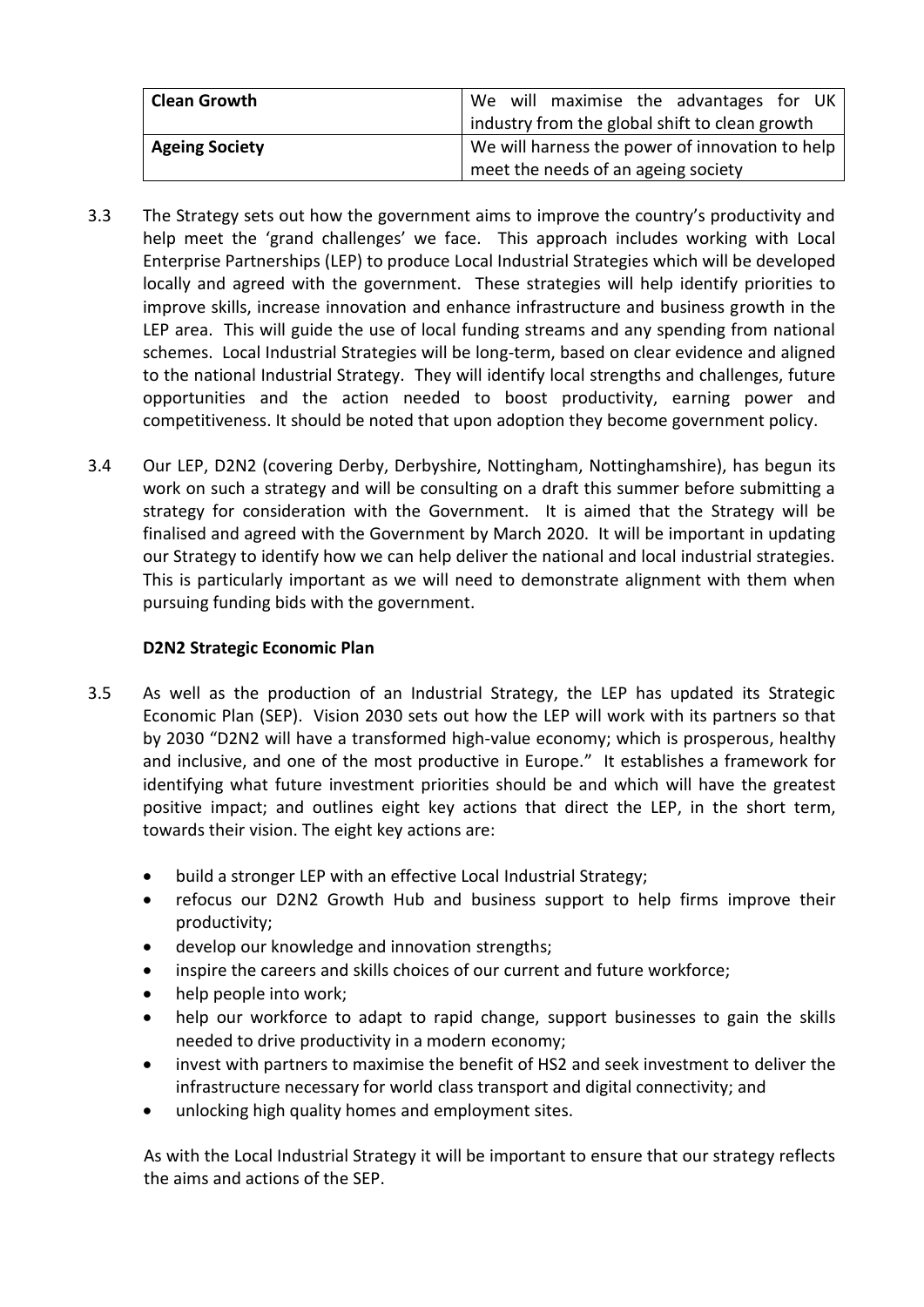### **Social Mobility**

- 3.6 As outlined in Agenda Item 7 the fourth report from the Social Mobility Commission published in November 2017 highlighted the fact that the East Midlands was the most "left behind" region in terms of social mobility. It uncovered a stark picture of underinvestment in young people which meant that Newark & Sherwood was one of the least socially mobile areas in the country. The report identified a "local lottery" where there was little social progress for people from disadvantaged backgrounds and it highlighted poor educational performance as a key factor in constraining social mobility. Newark & Sherwood was suffering from a historic dependence on declining traditional industries leaving a legacy of low skills and low aspirations and poor educational performance over decades. The youth social mobility indicator reflected the transition from school to work with NSDC ranked the worst 'coldspot' for this indicator.
- 3.7 In response to this report the District Council, DWP and partners undertook a series of activities to try to assist those residents in the district on their journey to employment and provide school age children with opportunities to explore career opportunities available to them.
- 3.8 The recently adopted Community Plan includes Objective 8 which states that the Council will "Reduce the levels of deprivation in target area and remove barriers to social mobility across the district." In particular key activity 8.4 require that we "Work with partners to tackle social mobility by creating strategic cross-sector connections to improve aspirations and youth engagement."
- 3.9 The Social Mobility Commission has published a new report in 2019 which highlight a continuing concern with this issue; however it has not published the detailed work that identified Newark & Sherwood previously. Nevertheless in preparing a new strategy addressing the issue of social mobility will continue to be vital.

#### **4.0 Proposals**

4.1 It is proposed that a workshop is held with the Committee to consider in detail the contents of a new Economic Development Strategy, including an updated work programme.

#### **5.0 Equalities Implications**

5.1 In developing an new Economic Development Strategy equalities issues will be considered through an Equalities Impact Assessment.

#### **6.0 Financial Implications**

6.1 The Economic Development Strategy is delivered by the Planning Policy & Economic Growth Business Unit within its existing budget. During 2018/19 additional resource of £60,000 was invested in Social Mobility work as set out in Agenda Item 7.